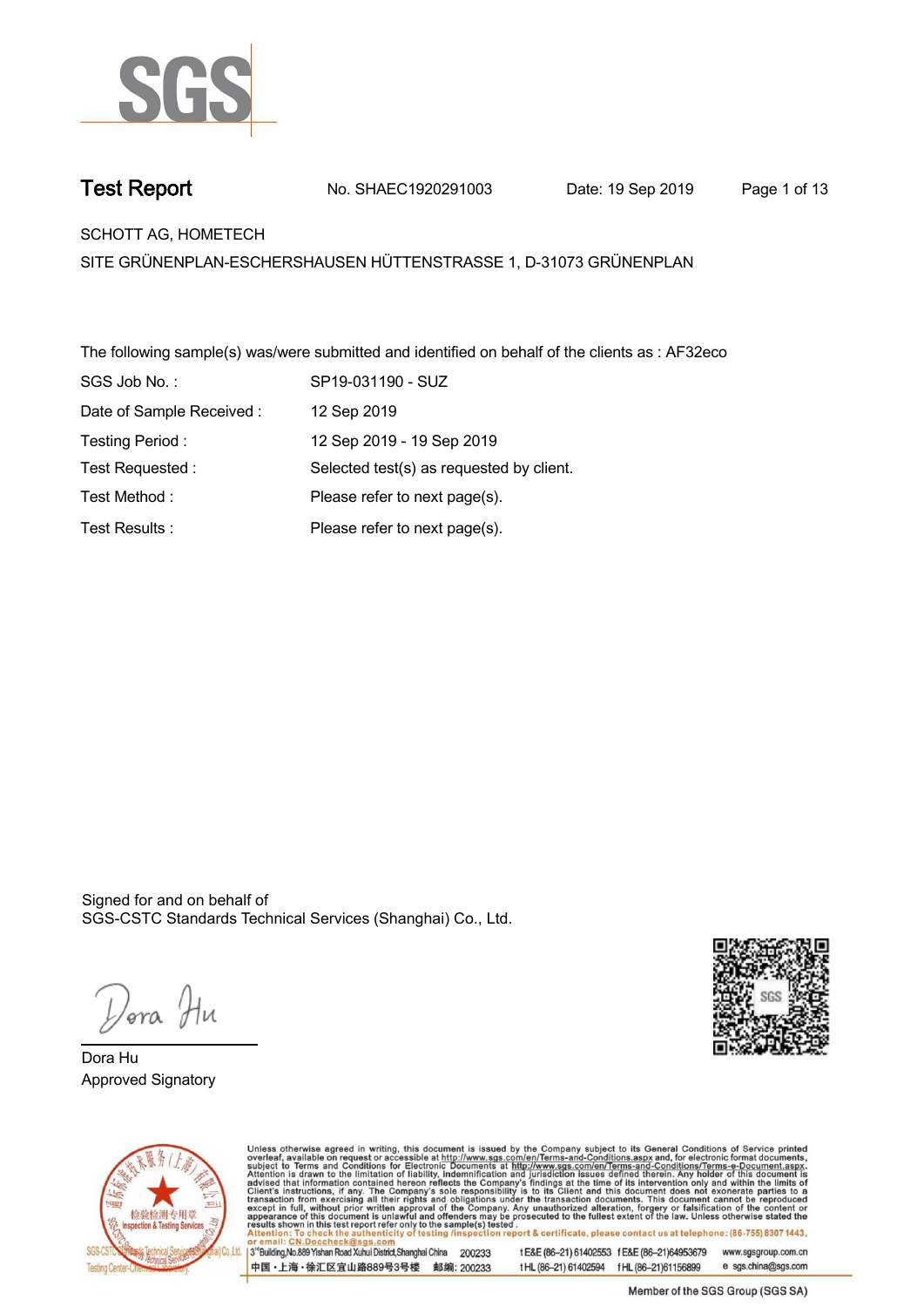

**Test Report. No. SHAEC1920291003 Date: 19 Sep 2019. Page 2 of 13.**

**Test Results :.**

**Test Part Description : .**

| Specimen No.    | <b>SGS Sample ID</b> | <b>Description</b>          |  |
|-----------------|----------------------|-----------------------------|--|
| SN <sub>1</sub> | SHA19-202910.003     | Colorless Transparent glass |  |

- **Remarks :.(1) 1 mg/kg = 0.0001% . (2) RL = Report Limit . (3) ND = Not Detected ( < RL ) .**
	- **(4) "-" = Not Regulated .**

### **RoHS Directive (EU) 2015/863 amending Annex II to Directive 2011/65/EU.**

**Test Method :. With reference to IEC 62321-4:2013+AMD1:2017, IEC62321-5:2013, IEC62321-7-2:2017, IEC 62321-6:2015 and IEC62321-8:2017, analyzed by ICP-OES, AAS, UV-Vis and GC-MS. .**

| <u>Test Item(s)</u>          | <u>Limit</u>             | <u>Unit</u> | <b>MDL</b>               | 003       |
|------------------------------|--------------------------|-------------|--------------------------|-----------|
| Cadmium (Cd)                 | 100                      | mg/kg       | $\overline{c}$           | <b>ND</b> |
| Lead (Pb)                    | 1000                     | mg/kg       | 2                        | <b>ND</b> |
| Mercury (Hg)                 | 1000                     | mg/kg       | 2                        | ND        |
| Hexavalent Chromium (Cr(VI)) | 1000                     | mg/kg       | 8                        | ND        |
| Sum of PBBs                  | 1000                     | mg/kg       | $\overline{\phantom{a}}$ | <b>ND</b> |
| Monobromobiphenyl            | -                        | mg/kg       | 5                        | <b>ND</b> |
| Dibromobiphenyl              | $\overline{\phantom{0}}$ | mg/kg       | 5                        | <b>ND</b> |
| Tribromobiphenyl             | $\overline{\phantom{0}}$ | mg/kg       | 5                        | <b>ND</b> |
| Tetrabromobiphenyl           | -                        | mg/kg       | 5                        | ND        |
| Pentabromobiphenyl           | $\overline{\phantom{0}}$ | mg/kg       | 5                        | ND        |
| Hexabromobiphenyl            | -                        | mg/kg       | 5                        | ND        |
| Heptabromobiphenyl           | $\overline{\phantom{a}}$ | mg/kg       | 5                        | <b>ND</b> |
| Octabromobiphenyl            | -                        | mg/kg       | 5                        | <b>ND</b> |
| Nonabromobiphenyl            | -                        | mg/kg       | 5                        | ND        |
| Decabromobiphenyl            | $\overline{a}$           | mg/kg       | 5                        | <b>ND</b> |
| Sum of PBDEs                 | 1000                     | mg/kg       | $\overline{\phantom{a}}$ | <b>ND</b> |
| Monobromodiphenyl ether      | -                        | mg/kg       | 5                        | ND        |
| Dibromodiphenyl ether        | ۰                        | mg/kg       | 5                        | <b>ND</b> |
| Tribromodiphenyl ether       | -                        | mg/kg       | 5                        | ND        |
| Tetrabromodiphenyl ether     |                          | mg/kg       | 5                        | <b>ND</b> |



Unless otherwise agreed in writing, this document is issued by the Company subject to its General Conditions of Service printed overleaf, available on request or accessible at http://www.sgs.com/en/Terms-and-Conditions.asp

3<sup>rd</sup>Building, No.889 Yishan Road Xuhui District, Shanghai China 200233 中国·上海·徐汇区宜山路889号3号楼 邮编: 200233 t E&E (86-21) 61402553 f E&E (86-21)64953679 www.sgsgroup.com.cn

t HL (86-21) 61402594 f HL (86-21) 61156899 e sgs.china@sgs.com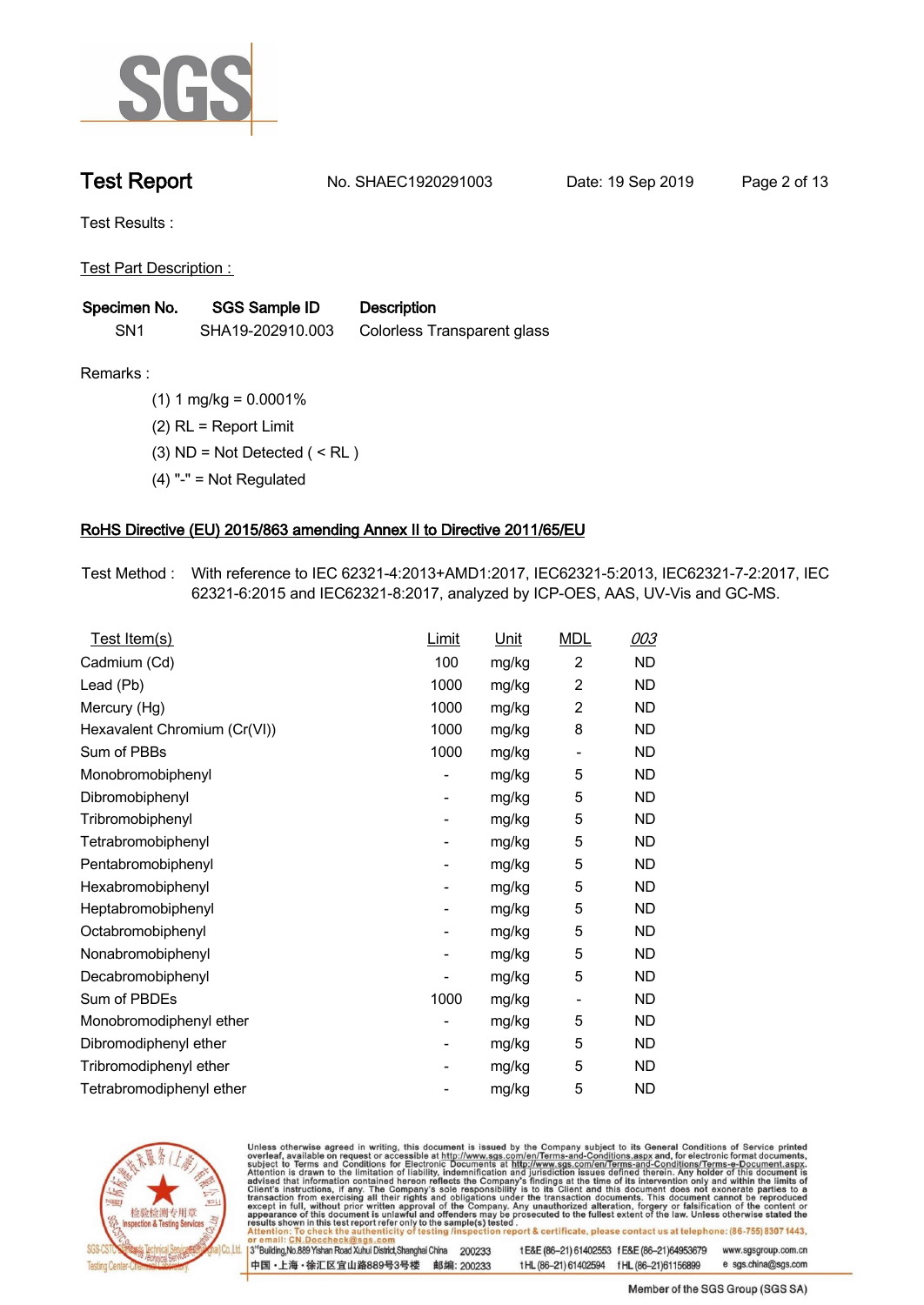

| <b>Test Report</b>                | No. SHAEC1920291003      |             | Date: 19 Sep 2019 |            | Page 3 of 13 |  |
|-----------------------------------|--------------------------|-------------|-------------------|------------|--------------|--|
| Test Item(s)                      | Limit                    | <u>Unit</u> | <b>MDL</b>        | <u>003</u> |              |  |
| Pentabromodiphenyl ether          | $\overline{\phantom{0}}$ | mg/kg       | 5                 | ND         |              |  |
| Hexabromodiphenyl ether           | -                        | mg/kg       | 5                 | ND         |              |  |
| Heptabromodiphenyl ether          | -                        | mg/kg       | 5                 | ND         |              |  |
| Octabromodiphenyl ether           | -                        | mg/kg       | 5                 | <b>ND</b>  |              |  |
| Nonabromodiphenyl ether           | $\overline{\phantom{a}}$ | mg/kg       | 5                 | <b>ND</b>  |              |  |
| Decabromodiphenyl ether           | $\overline{\phantom{0}}$ | mg/kg       | 5                 | <b>ND</b>  |              |  |
| Di-butyl Phthalate (DBP)          | 1000                     | mg/kg       | 50                | <b>ND</b>  |              |  |
| Benzyl Butyl Phthalate (BBP)      | 1000                     | mg/kg       | 50                | <b>ND</b>  |              |  |
| Di-2-Ethyl Hexyl Phthalate (DEHP) | 1000                     | mg/kg       | 50                | <b>ND</b>  |              |  |
| Diisobutyl Phthalates (DIBP)      | 1000                     | mg/kg       | 50                | <b>ND</b>  |              |  |

**Notes :.**

- **(1) The maximum permissible limit is quoted from RoHS Directive (EU) 2015/863. IEC 62321 series is equivalent to EN 62321 series https://www.cenelec.eu/dyn/www/f?p=104:30:1742232870351101::::FSP\_ORG\_ID,FSP\_LANG\_ID: 1258637,25**
- **(2) The restriction of DEHP, BBP, DBP and DIBP shall apply to medical devices, including in vitro medical devices, and monitoring and control instruments,including industrial monitoring and control instruments, from 22 July 2021.**
- **(3) The restriction of DEHP, BBP, DBP and DIBP shall not apply to toys which are already subject to the restriction of DEHP, BBP, DBP and DIBP through entry 51 of Annex XVII to Regulation (EC) No 1907/2006..**

### **Element(s).**

**Test Method :. With reference to US EPA 3052:1996, analysis was performed by ICP-OES. .**

| Unit  | <b>MDL</b> | 003       |
|-------|------------|-----------|
| mg/kg | 10         | <b>ND</b> |
| mg/kg | 10         | 8529      |
| mg/kg | 10         | ND        |
| mg/kg | 20         | <b>ND</b> |
| mg/kg | 5          | <b>ND</b> |
|       |            |           |

### **Halogen.**

**Test Method :. With reference to EN 14582: 2016 , analysis was performed by IC. .**

中国·上海·徐汇区宜山路889号3号楼 邮编: 200233



Unless otherwise agreed in writing, this document is issued by the Company subject to its General Conditions of Service printed<br>overleaf, available on request or accessible at http://www.sgs.com/en/Terms-and-Conditions.asp ion report & certificate, please contact us at telephone: (86-755) 8307 1443, esting /ins 13<sup>rd</sup> Building, No.889 Yishan Road Xuhui District, Shanghai China 200233 t E&E (86-21) 61402553 f E&E (86-21)64953679 www.sgsgroup.com.cn

t HL (86-21) 61402594 f HL (86-21) 61156899

Member of the SGS Group (SGS SA)

e sgs.china@sgs.com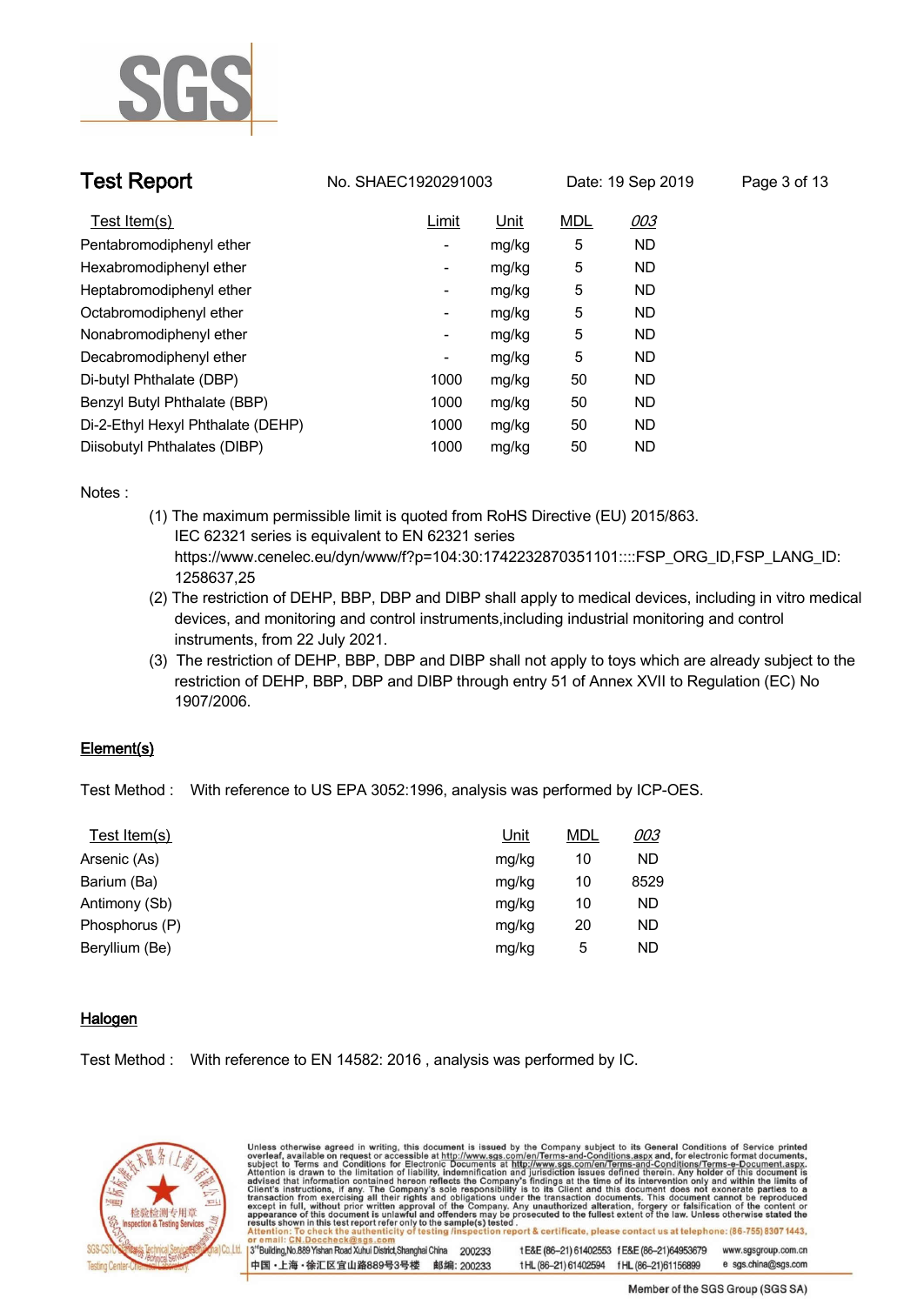

| <b>Test Report</b> | No. SHAEC1920291003 | Date: 19 Sep 2019 |            | Page 4 of 13 |
|--------------------|---------------------|-------------------|------------|--------------|
| Test Item(s)       | <u>Unit</u>         | <u>MDL</u>        | <u>003</u> |              |
| Fluorine (F)       | mg/kg               | 50                | ND         |              |
| Chlorine (CI)      | mg/kg               | 50                | ND         |              |
| Bromine (Br)       | mg/kg               | 50                | ND         |              |
| lodine (I)         | mg/kg               | 50                | ND         |              |

### **Asbestos.**

**Test Method :. With reference to NIOSH 9000:2015 and ISO 22262-1:2012. analysis was performed by X-ray diffractometer (XRD) and Polarized light microscope (PLM). .**

| Test Item(s)  | CAS NO.                   | Unit | <b>MDL</b> | 003      |  |
|---------------|---------------------------|------|------------|----------|--|
| Actinolite    | 77536-66-4                | $\%$ | 0.1        | Negative |  |
| Amosite       | 12172-73-5                | $\%$ | 0.1        | Negative |  |
| Anthophyllite | 77536-67-5                | $\%$ | 0.1        | Negative |  |
| Chrysotile    | 12001-29-5<br>132207-32-0 | $\%$ | 0.1        | Negative |  |
| Crocidolite   | 12001-28-4                | $\%$ | 0.1        | Negative |  |
| Tremolite     | 77536-68-6                | %    | 0.1        | Negative |  |

### **Notes :.**

**(1) Negative = the absence of asbestos, Positive = the presence of asbestos. .**

### **PFOS (Perfluorooctane Sulfonates) and PFOA (Perfluorooctanoic Acid).**

**Test Method :. With reference to US EPA 3550C: 2007, analysis was performed by HPLC-MS. .**

| <u>Test Item(s)</u>              | <u>Unit</u> | <u>MDL</u> | 003 |
|----------------------------------|-------------|------------|-----|
| Perfluorooctanesulfonate (PFOS)^ | mg/kg       | 10         | ND. |
| Perfluorooctanoic Acid (PFOA)    | mg/kg       | 10         | ND. |

### **Notes :.**

**(1) ^ PFOS refer to Perfluorooctanesulfonic acid and its derivatives including Perfluoroctanesulfonic acid, Perfluoroctane sulfonamide, N-Methylperfluoroctane sulfonamide, N-Ethylperfluoroctane sulfonamide, N-Methylperfluoroctane sulfonamidoethanol and N-Ethylperfluoroctane sulfonamidoethanol. .**



Unless otherwise agreed in writing, this document is issued by the Company subject to its General Conditions of Service printed overleaf, available on request or accessible at http://www.sgs.com/en/Terms-and-Conditions.asp ion report & certificate, please contact us at telephone: (86-755) 8307 1443, testing /insp 3<sup>rd</sup>Building, No.889 Yishan Road Xuhui District, Shanghai China 200233 t E&E (86-21) 61402553 f E&E (86-21)64953679 www.sgsgroup.com.cn 中国·上海·徐汇区宜山路889号3号楼 邮编: 200233 t HL (86-21) 61402594 f HL (86-21) 61156899 e sgs.china@sgs.com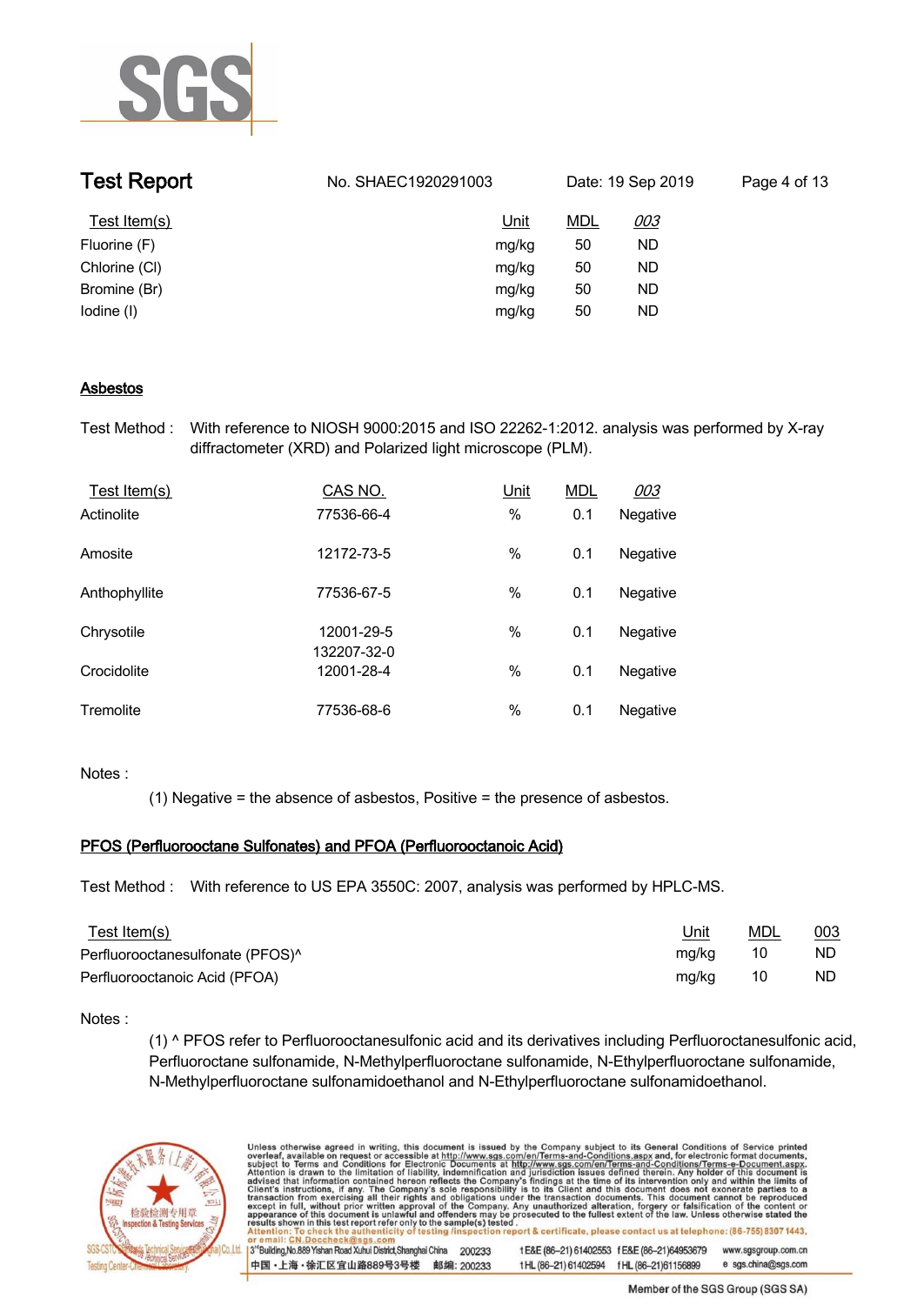

**Test Report. No. SHAEC1920291003 Date: 19 Sep 2019. Page 5 of 13.**

## **ATTACHMENTS**

## **Elements (IEC62321) Testing Flow Chart**

1) These samples were dissolved totally by pre-conditioning method according to below flow chart.





Unless otherwise agreed in writing, this document is issued by the Company subject to its General Conditions of Service printed overleaf, available on request or accessible at http://www.sgs.com/en/Terms-and-Conditions.asp tion report & certificate, please contact us at telephone: (86-755) 8307 1443, city o testing /insp

3<sup>rd</sup>Building, No.889 Yishan Road Xuhui District, Shanghai China 200233 中国·上海·徐汇区宜山路889号3号楼 邮编: 200233

t E&E (86-21) 61402553 f E&E (86-21)64953679 www.sgsgroup.com.cn t HL (86-21) 61402594 f HL (86-21) 61156899 e sgs.china@sgs.com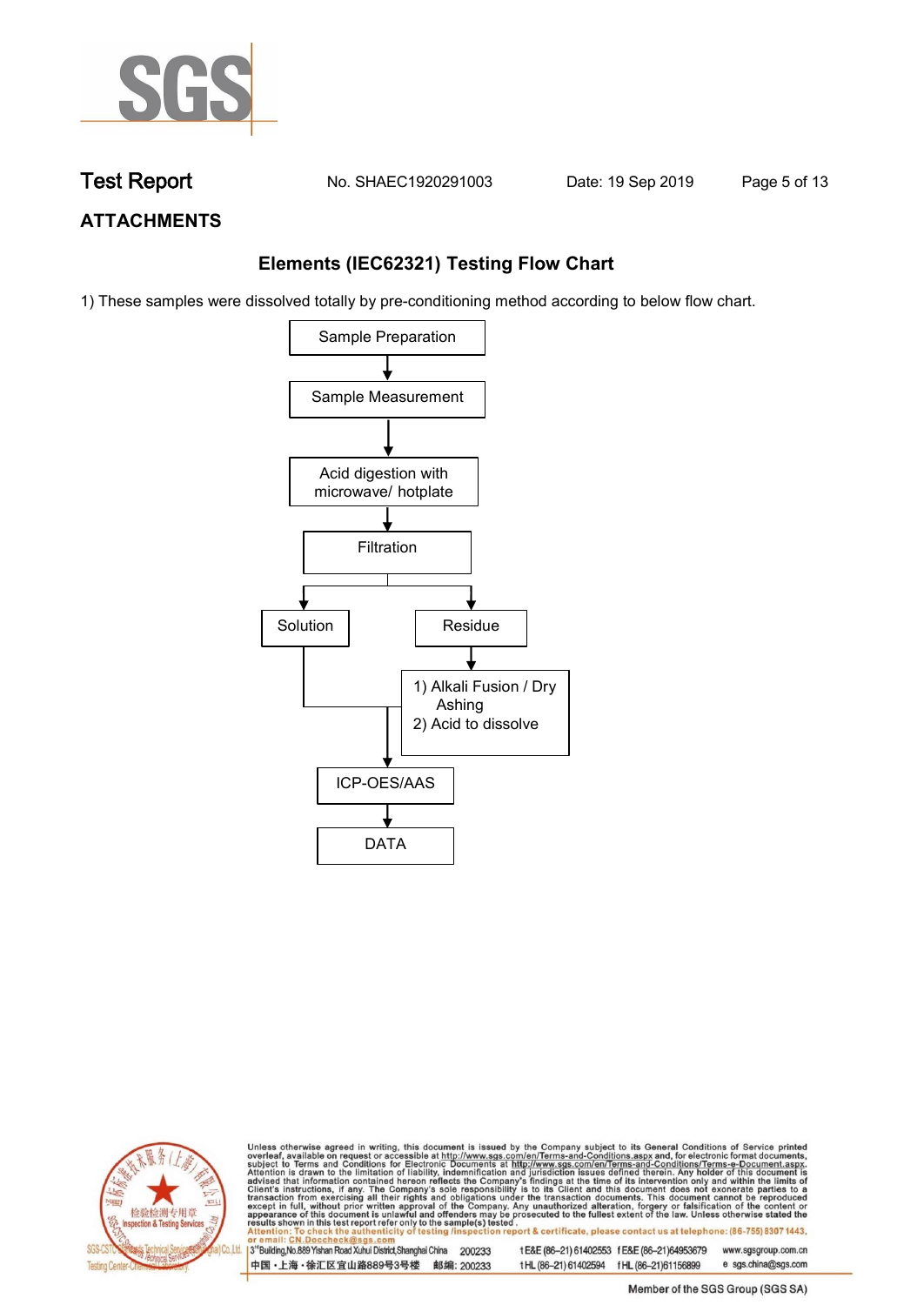

**Test Report. No. SHAEC1920291003 Date: 19 Sep 2019. Page 6 of 13.**

### **ATTACHMENTS**

### **Hexavalent Chromium (Cr(VI)) Testing Flow Chart**





Unless otherwise agreed in writing, this document is issued by the Company subject to its General Conditions of Service printed overleaf, available on request or accessible at http://www.sgs.com/en/Terms-and-Conditions.asp ion report & certificate, please contact us at telephone: (86-755) 8307 1443, testing /insp

3<sup>rd</sup>Building, No.889 Yishan Road Xuhui District, Shanghai China 200233 中国·上海·徐汇区宜山路889号3号楼 邮编: 200233 t E&E (86-21) 61402553 f E&E (86-21)64953679 www.sgsgroup.com.cn t HL (86-21) 61402594 f HL (86-21)61156899 e sgs.china@sgs.com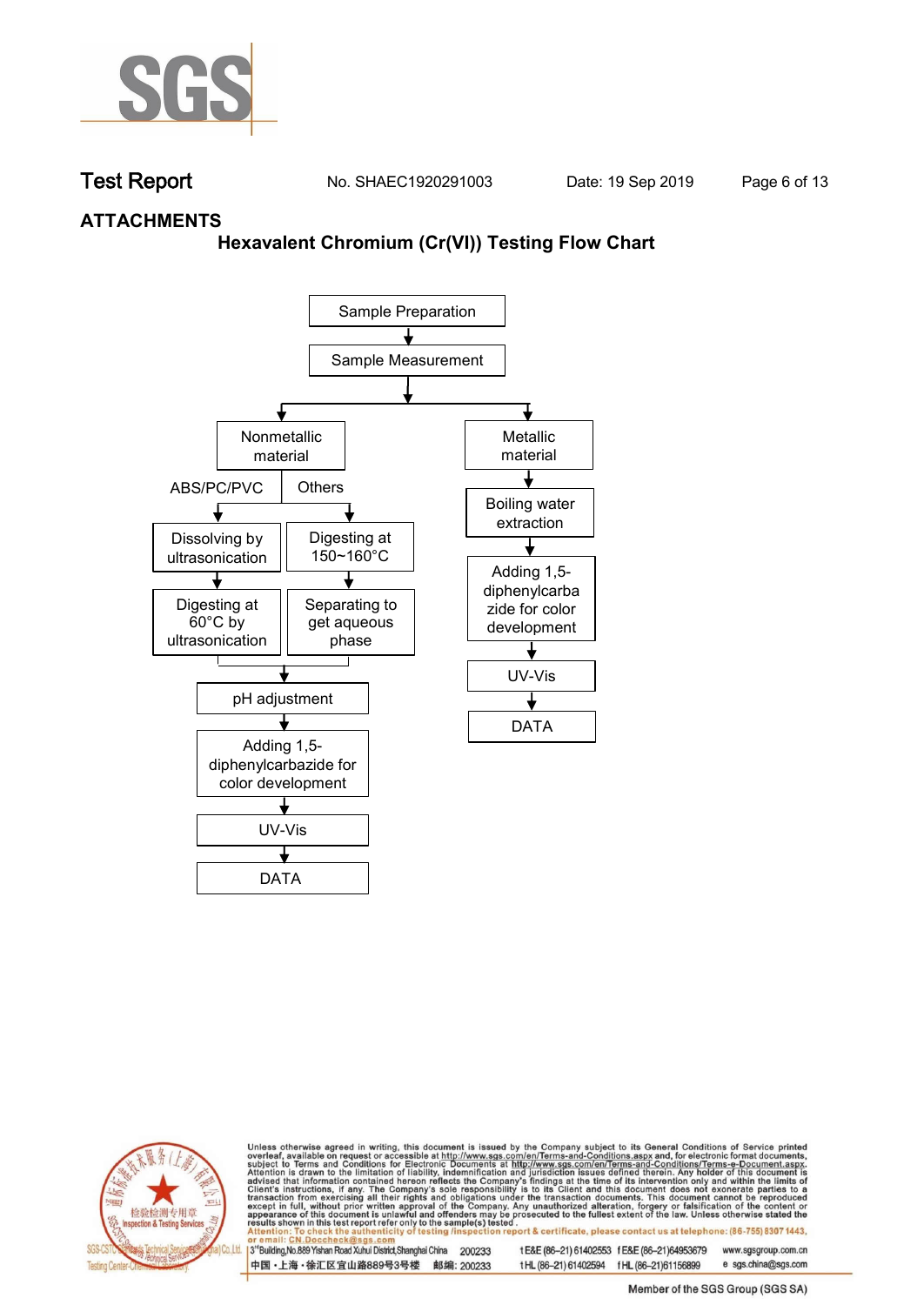

**Test Report. No. SHAEC1920291003 Date: 19 Sep 2019. Page 7 of 13.**

# **ATTACHMENTS**

## **PBBs/PBDEs Testing Flow Chart**





Unless otherwise agreed in writing, this document is issued by the Company subject to its General Conditions of Service printed overleaf, available on request or accessible at http://www.sgs.com/en/Terms-and-Conditions.asp

3<sup>rd</sup>Building, No.889 Yishan Road Xuhui District, Shanghai China 200233 中国·上海·徐汇区宜山路889号3号楼 邮编: 200233 t E&E (86-21) 61402553 f E&E (86-21)64953679 www.sgsgroup.com.cn t HL (86-21) 61402594 f HL (86-21) 61156899 e sgs.china@sgs.com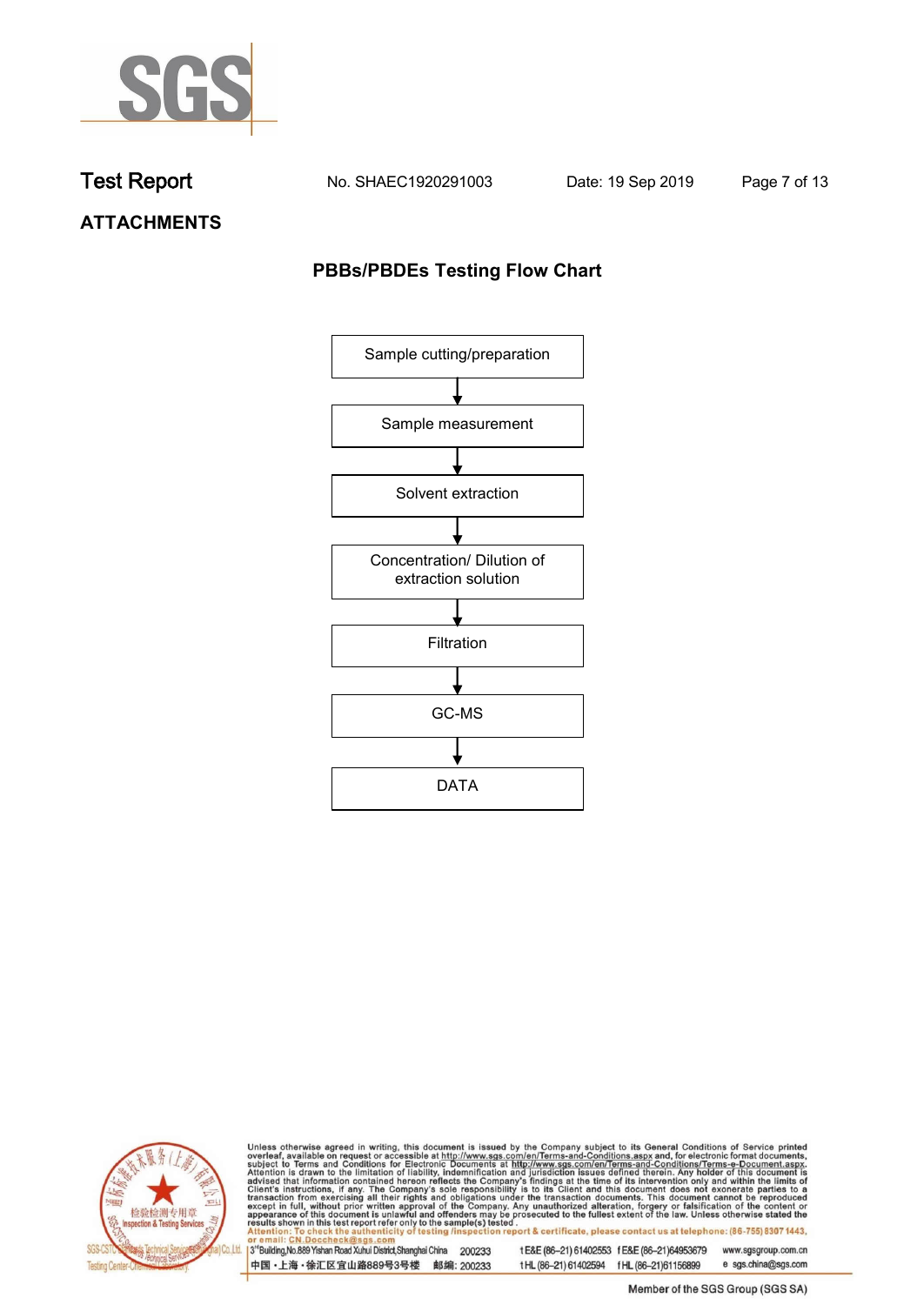

**Test Report. No. SHAEC1920291003 Date: 19 Sep 2019. Page 8 of 13.**

# **ATTACHMENTS**

# **Phthalates Testing Flow Chart**





Unless otherwise agreed in writing, this document is issued by the Company subject to its General Conditions of Service printed overleaf, available on request or accessible at http://www.sgs.com/en/Terms-and-Conditions.asp

3<sup>rd</sup>Building, No.889 Yishan Road Xuhui District, Shanghai China 200233 中国·上海·徐汇区宜山路889号3号楼 邮编: 200233 t E&E (86-21) 61402553 f E&E (86-21)64953679 www.sgsgroup.com.cn t HL (86-21) 61402594 f HL (86-21) 61156899 e sgs.china@sgs.com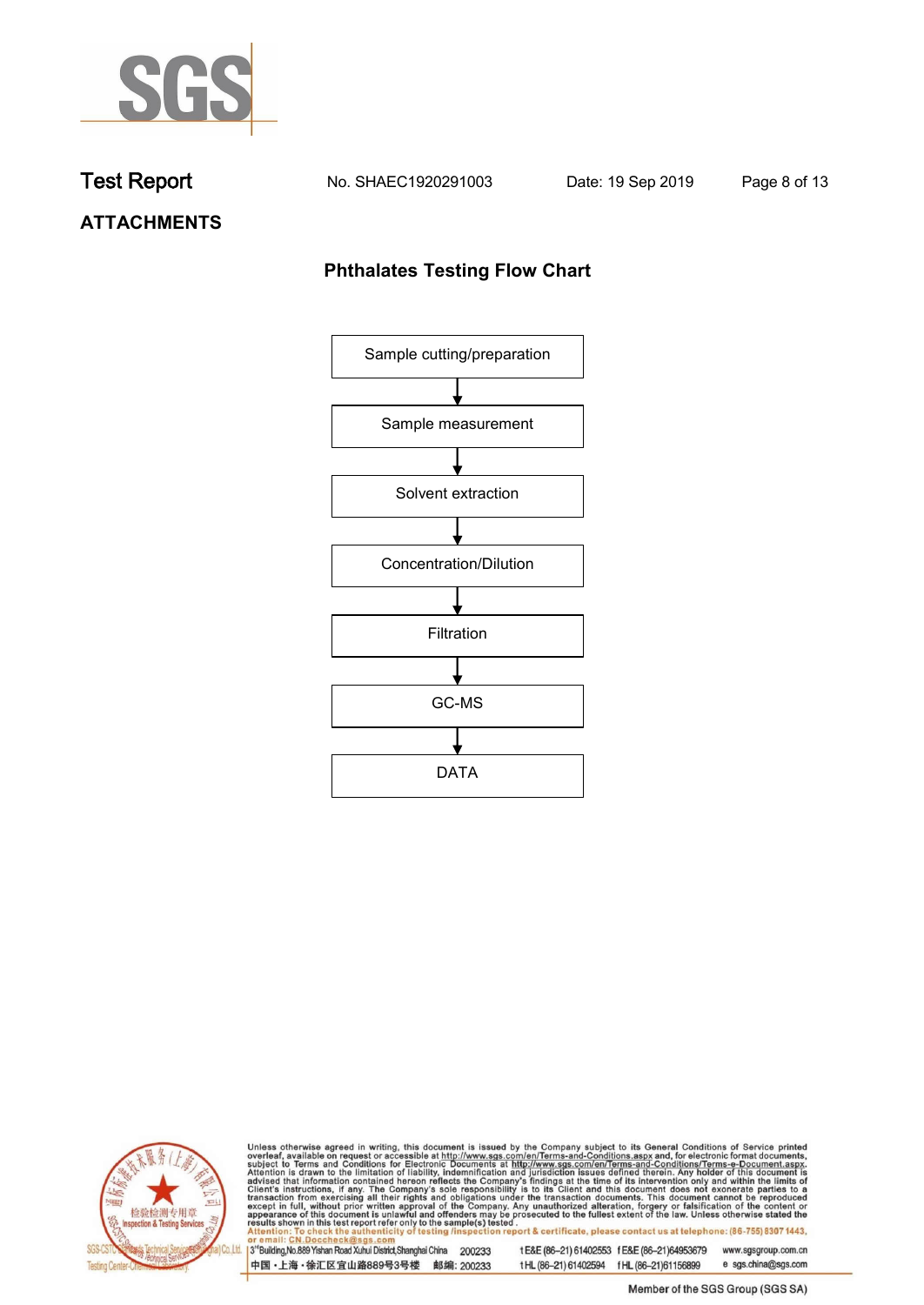

**Test Report. No. SHAEC1920291003 Date: 19 Sep 2019. Page 9 of 13.**

**ATTACHMENTS**

# **Halogen Testing (oxygen bomb) Flow Chart**





Unless otherwise agreed in writing, this document is issued by the Company subject to its General Conditions of Service printed overleaf, available on request or accessible at http://www.sgs.com/en/Terms-and-Conditions.asp

3<sup>rd</sup>Building, No.889 Yishan Road Xuhui District, Shanghai China 200233 中国·上海·徐汇区宜山路889号3号楼 邮编: 200233 t E&E (86-21) 61402553 f E&E (86-21)64953679 www.sgsgroup.com.cn

t HL (86-21) 61402594 f HL (86-21) 61156899 e sgs.china@sgs.com Member of the SGS Group (SGS SA)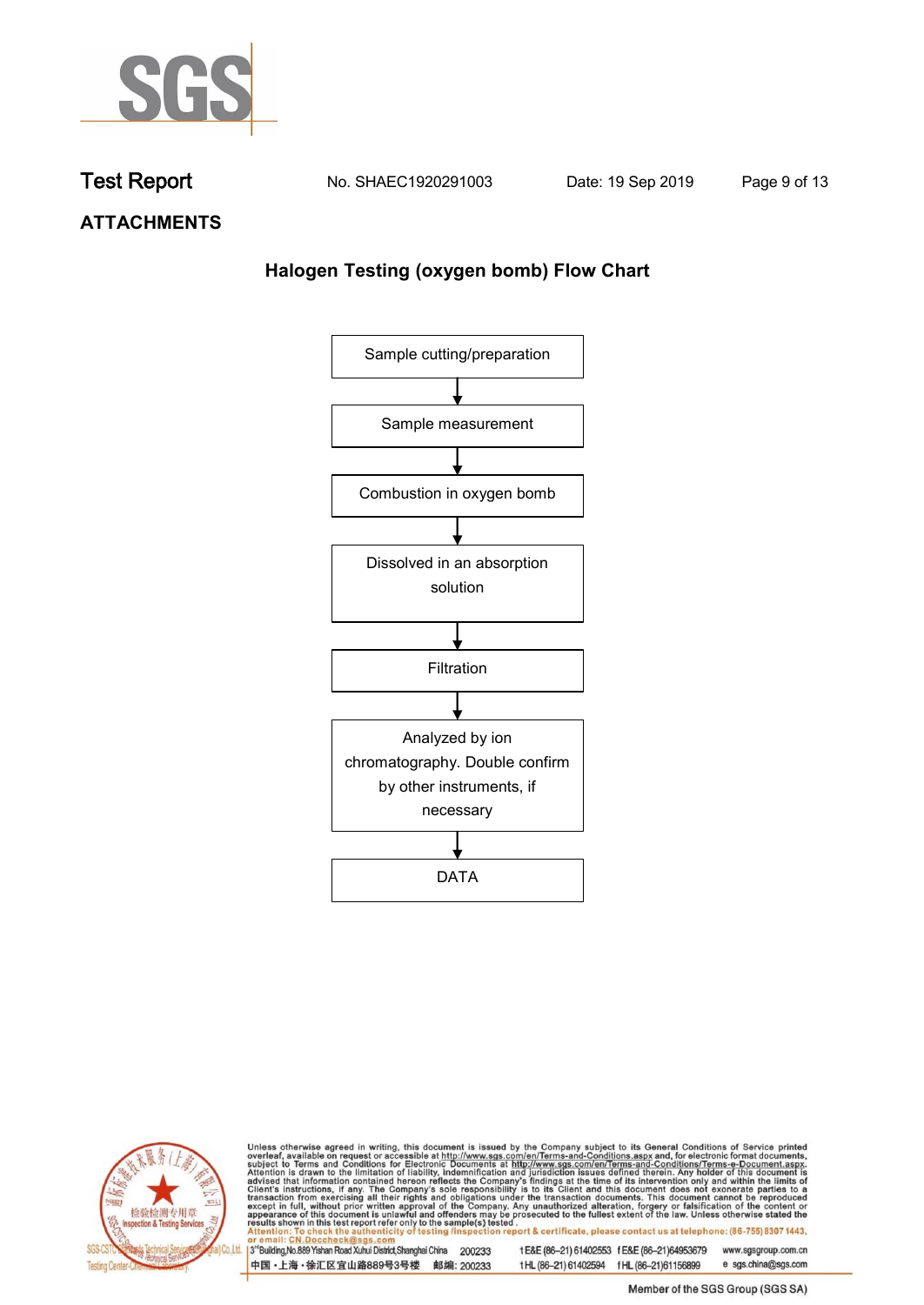

**Test Report. No. SHAEC1920291003 Date: 19 Sep 2019. Page 10 of 13.**

**ATTACHMENTS**

# **PFOS/PFOA Testing Flow Chart**





Unless otherwise agreed in writing, this document is issued by the Company subject to its General Conditions of Service printed overleaf, available on request or accessible at http://www.sgs.com/en/Terms-and-Conditions.asp

3<sup>rd</sup>Building, No.889 Yishan Road Xuhui District, Shanghai China 200233 中国·上海·徐汇区宜山路889号3号楼 邮编: 200233

t E&E (86-21) 61402553 f E&E (86-21)64953679 www.sgsgroup.com.cn t HL (86-21) 61402594 f HL (86-21) 61156899 e sgs.china@sgs.com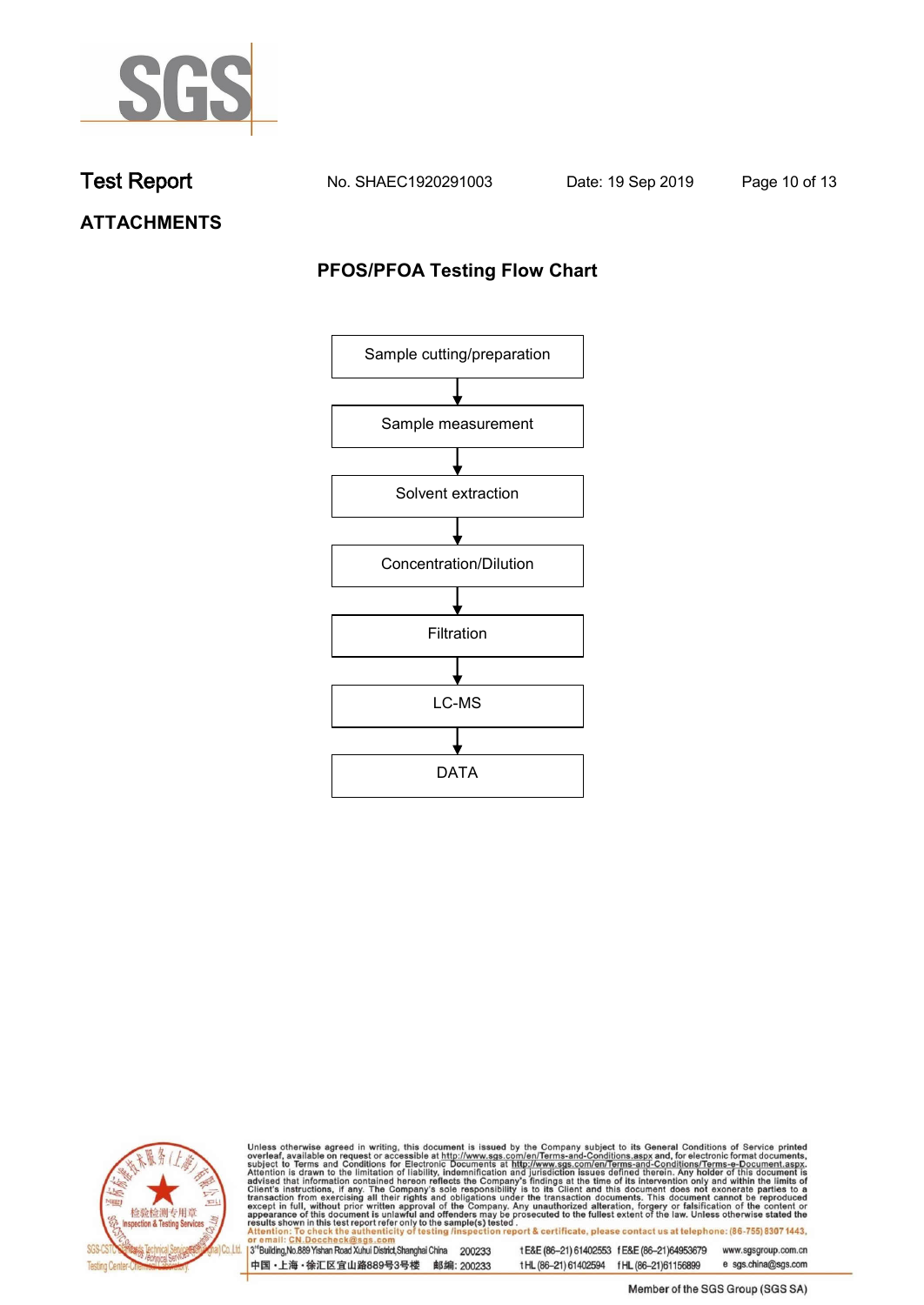

**Test Report. No. SHAEC1920291003 Date: 19 Sep 2019. Page 11 of 13.**

# **ATTACHMENTS**

# **Elements Testing Flow Chart**





Unless otherwise agreed in writing, this document is issued by the Company subject to its General Conditions of Service printed overleaf, available on request or accessible at http://www.sgs.com/en/Terms-and-Conditions.asp

3<sup>rd</sup>Building, No.889 Yishan Road Xuhui District, Shanghai China 200233 中国·上海·徐汇区宜山路889号3号楼 邮编: 200233

t E&E (86-21) 61402553 f E&E (86-21)64953679 www.sgsgroup.com.cn t HL (86-21) 61402594 f HL (86-21) 61156899 e sgs.china@sgs.com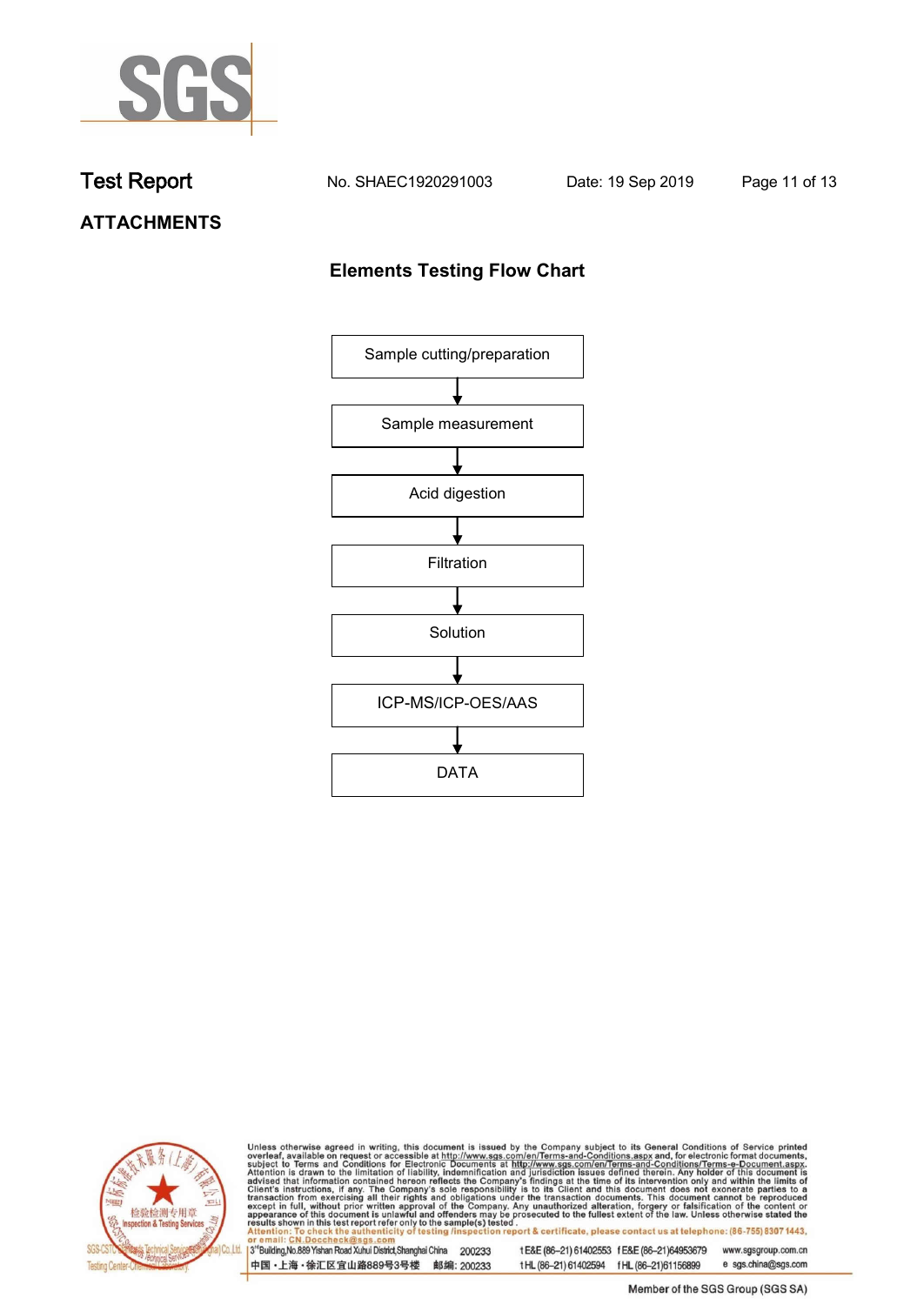

**Test Report. No. SHAEC1920291003 Date: 19 Sep 2019. Page 12 of 13.**

# **ATTACHMENTS**

### **Asbestos Testing Flow Chart**





Unless otherwise agreed in writing, this document is issued by the Company subject to its General Conditions of Service printed overleaf, available on request or accessible at http://www.sgs.com/en/Terms-and-Conditions.asp

3<sup>rd</sup>Building, No.889 Yishan Road Xuhui District, Shanghai China 200233 中国·上海·徐汇区宜山路889号3号楼 邮编: 200233 t E&E (86-21) 61402553 f E&E (86-21)64953679 www.sgsgroup.com.cn t HL (86-21) 61402594 f HL (86-21) 61156899 e sgs.china@sgs.com